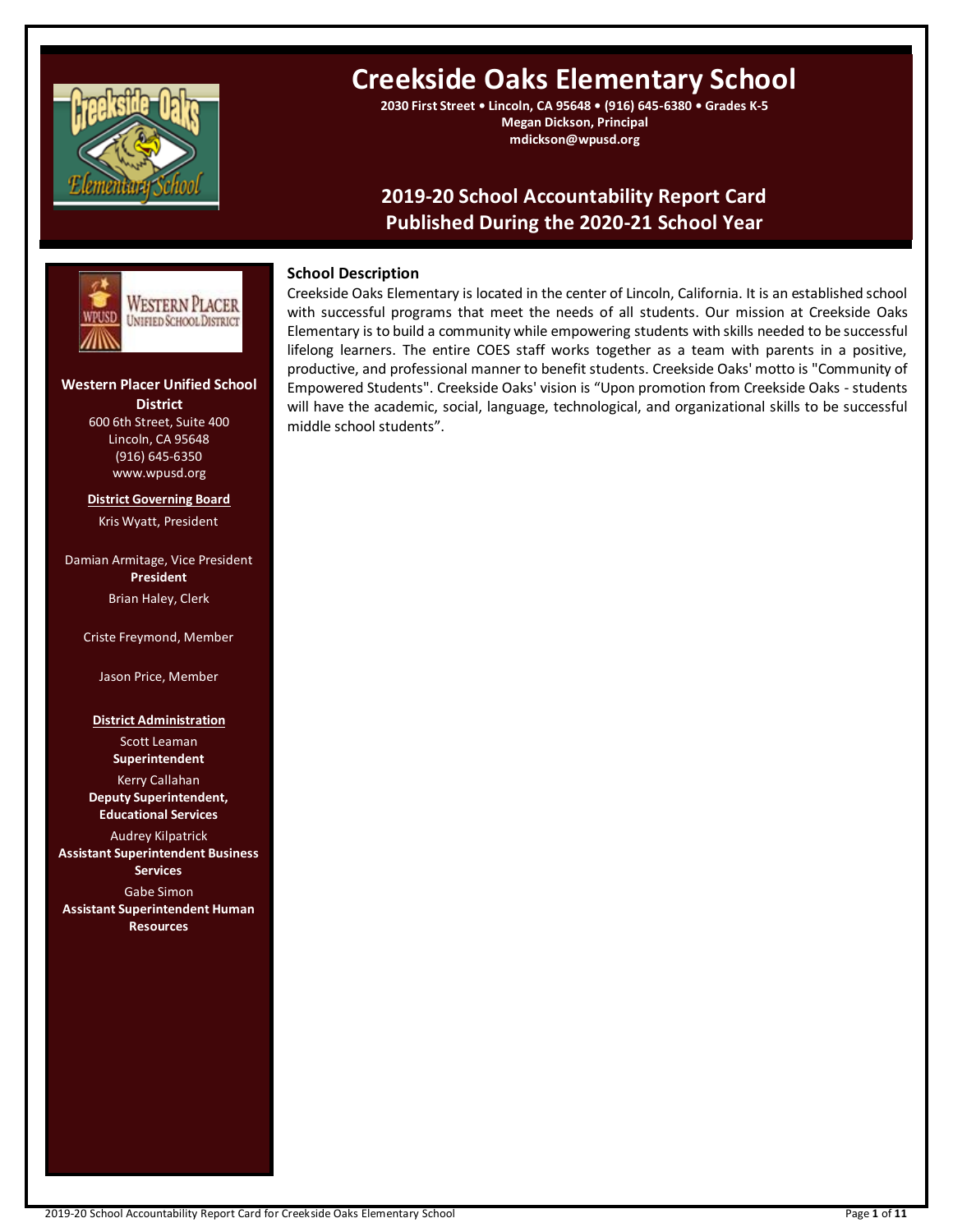## **About the SARC**

By February 1 of each year, every school in California is required by state law to publish a School Accountability Report Card (SARC). The SARC contains information about the condition and performance of each California public school. Under the Local Control Funding Formula (LCFF) all local educational agencies (LEAs) are required to prepare a Local Control and Accountability Plan (LCAP), which describes how they intend to meet annual school-specific goals for all pupils, with specific activities to address state and local priorities. Additionally, data reported in an LCAP is to be consistent with data reported in the SARC.

- For more information about SARC requirements and access to prior year reports, see the California Department of Education (CDE) SARC web page at [https://www.cde.ca.gov/ta/ac/sa/.](https://www.cde.ca.gov/ta/ac/sa/)
- For more information about the LCFF or the LCAP, see the CDE LCFF webpage a[t https://www.cde.ca.gov/fg/aa/lc/.](https://www.cde.ca.gov/fg/aa/lc/)
- For additional information about the school, parents/guardians and community members should contact the school principal or the district office.

#### **2019-20 Student Enrollment by Grade Level**

| <b>Grade Level</b>      | <b>Number of Students</b> |  |
|-------------------------|---------------------------|--|
| Kindergarten            | 136                       |  |
| Grade 1                 | 96                        |  |
| Grade 2                 | 85                        |  |
| Grade 3                 | 97                        |  |
| Grade 4                 | 96                        |  |
| Grade 5                 | 99                        |  |
| <b>Total Enrollment</b> | 609                       |  |

#### **2019-20 Student Enrollment by Group**

| Group                                      | <b>Percent of Total Enrollment</b> |
|--------------------------------------------|------------------------------------|
| <b>Black or African American</b>           | 2.6                                |
| American Indian or Alaska Native           | 0.5                                |
| Asian                                      | 1.6                                |
| <b>Filipino</b>                            | $\mathcal{P}$                      |
| <b>Hispanic or Latino</b>                  | 36                                 |
| <b>Native Hawaiian or Pacific Islander</b> | 0.3                                |
| White                                      | 48.9                               |
| <b>Two or More Races</b>                   | 7.2                                |
| <b>Socioeconomically Disadvantaged</b>     | 40.6                               |
| <b>English Learners</b>                    | 13.1                               |
| <b>Students with Disabilities</b>          | 10                                 |
| <b>Foster Youth</b>                        | 0.7                                |
| <b>Homeless</b>                            | $1.3\,$                            |

## **A. Conditions of Learning**

## **State Priority: Basic**

The SARC provides the following information relevant to the State priority: Basic (Priority 1):

- Degree to which teachers are appropriately assigned and fully credentialed in the subject area and for the pupils they are teaching;
- Pupils have access to standards-aligned instructional materials; and
- School facilities are maintained in good repair

| <b>Teacher Credentials for Creekside Oaks</b> | 18-19 | $19-20$ | $20 - 21$ |
|-----------------------------------------------|-------|---------|-----------|
| With Full Credential                          | 28    | 27      | 21        |
| Without Full Credential                       |       |         |           |
| Teaching Outside Subject Area of Competence   | 0     |         |           |

| Teacher Credentials for Western Placer Unified 18-19 19-20 |  | 20-21 |
|------------------------------------------------------------|--|-------|
| <b>With Full Credential</b>                                |  | 325   |
| <b>Without Full Credential</b>                             |  | 25    |
| <b>Teaching Outside Subject Area of Competence</b>         |  |       |

#### **Teacher Misassignments and Vacant Teacher Positions at Creekside Oaks Elementary School**

| <b>Indicator</b>                | 18-19 | 19-20 | $20 - 21$ |
|---------------------------------|-------|-------|-----------|
| Teachers of English Learners    |       |       |           |
| Total Teacher Misassignments*   |       |       |           |
| <b>Vacant Teacher Positions</b> |       |       |           |

Note: "Misassignments" refers to the number of positions filled by teachers who lack legal authorization to teach that grade level, subject area, student group, etc. \*Total Teacher Misassignments includes the number of Misassignments of Teachers of English Learners.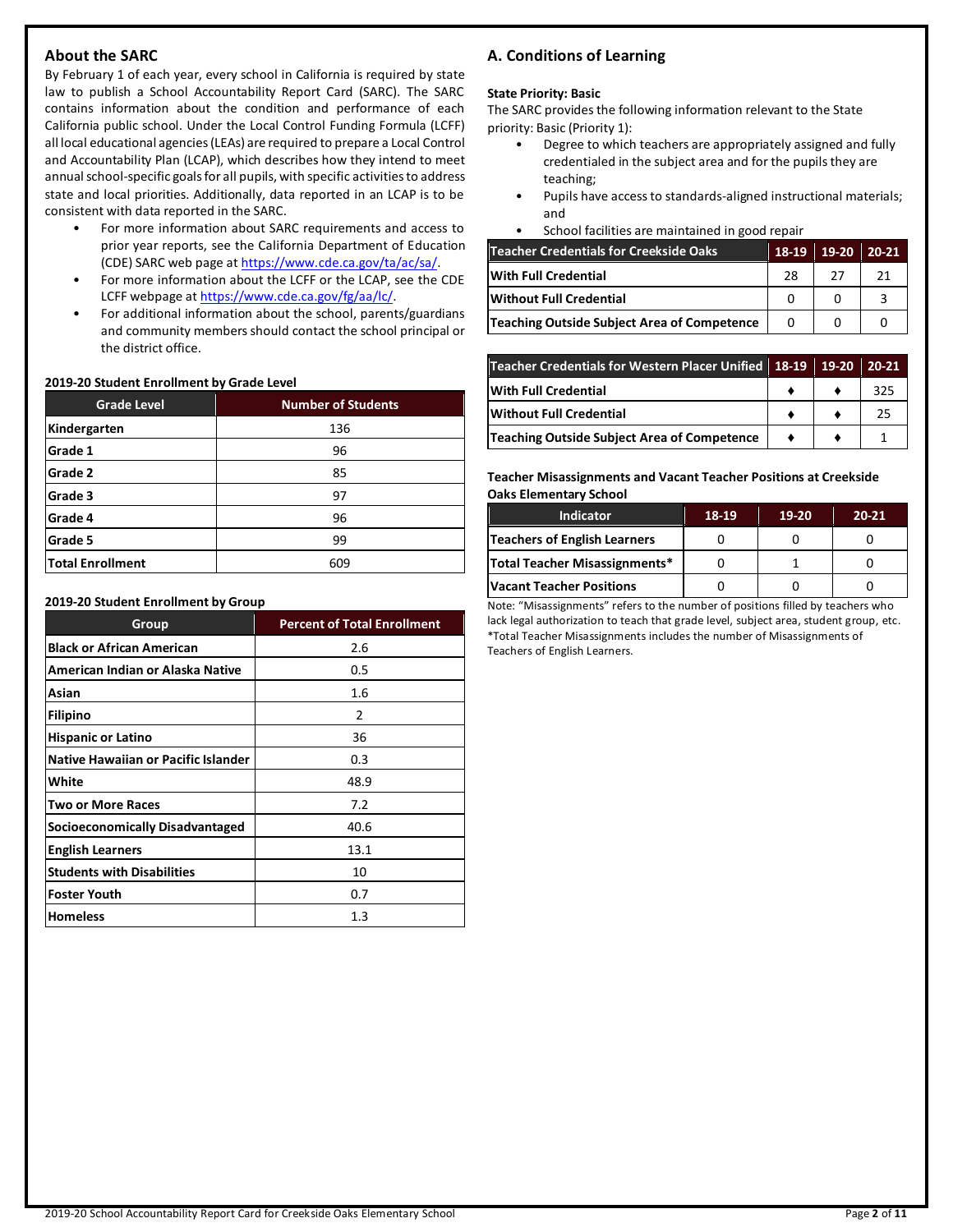## **Textbooks and Instructional Materials**

**Year and month in which data were collected: September 2019**

| <b>Core Curriculum Area</b>   | <b>Textbooks and Instructional Materials/Year of Adoption</b>                                                                                                                                                               |     |  |  |  |
|-------------------------------|-----------------------------------------------------------------------------------------------------------------------------------------------------------------------------------------------------------------------------|-----|--|--|--|
| <b>Reading/Language Arts</b>  | * K - 3 Benchmark Education Company Benchmark Advance (Adopted 2017)<br>* 4 - 5 WPUSD English Language Arts Curriculum Maps and Anchor Texts; Curriculum Associates Ready<br>Common Core Reading and Writing (Adopted 2017) |     |  |  |  |
|                               | The textbooks listed are from most recent adoption:                                                                                                                                                                         | Yes |  |  |  |
|                               | Percent of students lacking their own assigned textbook: 0                                                                                                                                                                  |     |  |  |  |
| <b>Mathematics</b>            | EnVision Math - Pearson Education, Grades K-5 (Adopted 2014)<br>Associates Ready Common Core Math as a supplement                                                                                                           |     |  |  |  |
|                               | The textbooks listed are from most recent adoption:                                                                                                                                                                         | Yes |  |  |  |
|                               | Percent of students lacking their own assigned textbook: 0                                                                                                                                                                  |     |  |  |  |
| Science                       | Delta Science/FOSS (Adopted 2007)                                                                                                                                                                                           |     |  |  |  |
|                               | The textbooks listed are from most recent adoption:                                                                                                                                                                         | Yes |  |  |  |
|                               | Percent of students lacking their own assigned textbook: 0                                                                                                                                                                  |     |  |  |  |
| <b>History-Social Science</b> | Pearson Scott Foresman: History Social Science for California (Adopted 2007)                                                                                                                                                |     |  |  |  |
|                               | The textbooks listed are from most recent adoption:                                                                                                                                                                         | Yes |  |  |  |
|                               | Percent of students lacking their own assigned textbook: 0                                                                                                                                                                  |     |  |  |  |

Note: Cells with N/A values do not require data.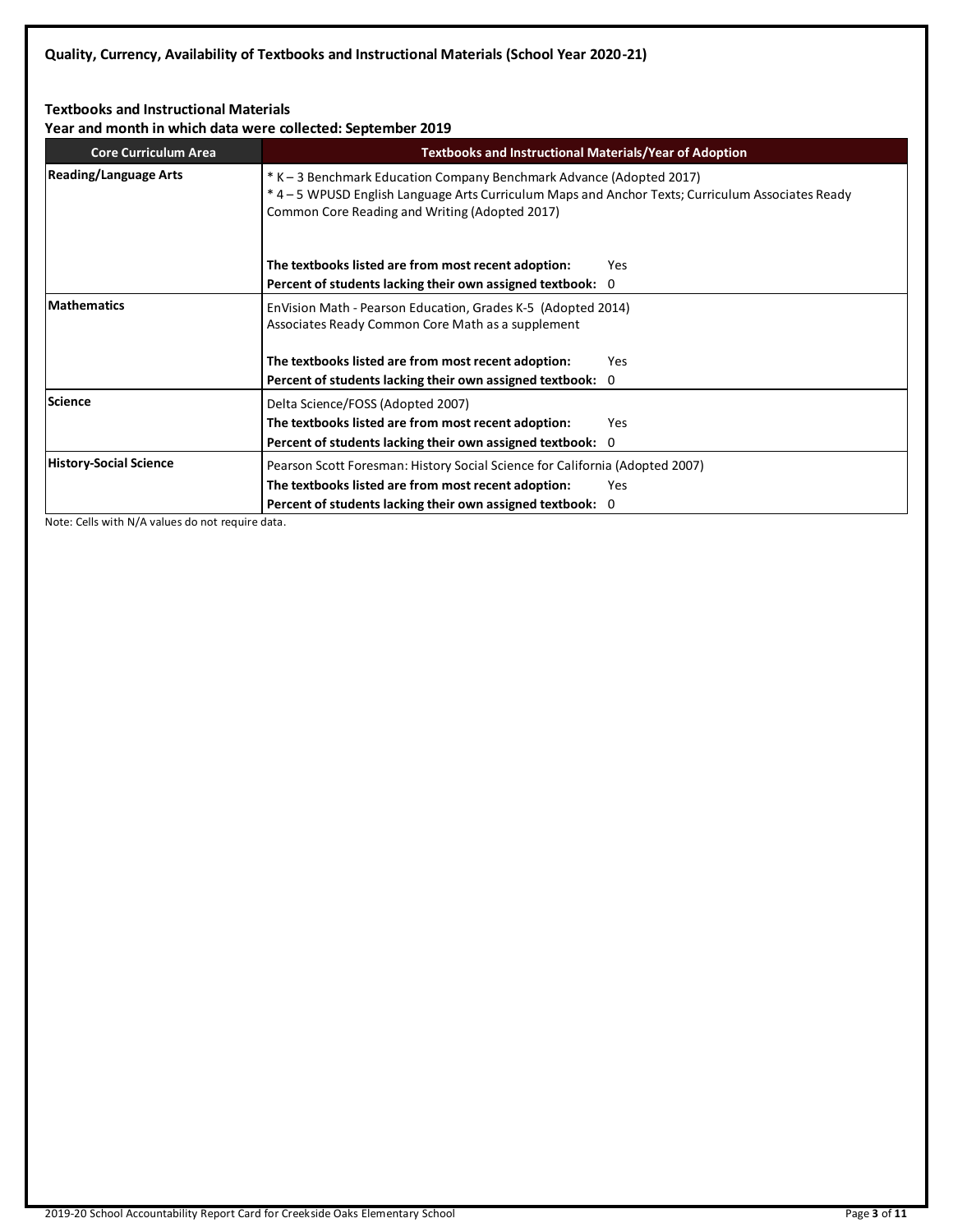## **School Facility Good Repair Status (Most Recent Year)**

Using the **most recently collected** FIT data (or equivalent), provide the following:

- Determination of repair status for systems listed
- Description of any needed maintenance to ensure good repair
- The year and month in which the data were collected
- The rate for each system inspected
- The overall rating

#### **Year and month in which data were collected: 12/21/20**

| <b>System Inspected</b>                       | <b>Repair Status</b> | <b>Repair Needed and</b><br><b>Action Taken or Planned</b>                                                                                                                                                                                                                                                                                                                                                                                                                                                                                                                                                                                                                                                                                                                                                                                                                                                                                                                                                                                                                                                                                                                                                                                                                                                                                                                                              |
|-----------------------------------------------|----------------------|---------------------------------------------------------------------------------------------------------------------------------------------------------------------------------------------------------------------------------------------------------------------------------------------------------------------------------------------------------------------------------------------------------------------------------------------------------------------------------------------------------------------------------------------------------------------------------------------------------------------------------------------------------------------------------------------------------------------------------------------------------------------------------------------------------------------------------------------------------------------------------------------------------------------------------------------------------------------------------------------------------------------------------------------------------------------------------------------------------------------------------------------------------------------------------------------------------------------------------------------------------------------------------------------------------------------------------------------------------------------------------------------------------|
| Systems:<br>Gas Leaks, Mechanical/HVAC, Sewer | Good                 | Gas systems and pipes appear safe,<br>functional, and free of leaks. There is no<br>odor that would indicate a gas leak. Gas<br>pipes are not broken and appear to be in<br>good working order. Heating, ventilation,<br>and air conditioning systems (HVAC) as<br>applicable are functional and<br>unobstructed. The HVAC system is<br>operable. Sewer line stoppage is not<br>evident. There are no obvious signs of<br>flooding caused by sewer line back-up in<br>the facilities or on the school grounds.                                                                                                                                                                                                                                                                                                                                                                                                                                                                                                                                                                                                                                                                                                                                                                                                                                                                                          |
| Interior:<br><b>Interior Surfaces</b>         | Poor                 | Office: Carpet stained and ceiling tile<br>stained.<br>Portable 30: Carpet in poor condition<br>Portable 27: Stained carpet<br>Portable 25: Stained carpet.<br>Classroom 36: Stained and damaged<br>ceiling tiles. Carpet in poor condition.<br>Classroom 35: Carpet in poor condition<br>Classroom 31: wallpaper is peeling on wall<br>Portable 23: Carpet in very poor<br>condition.<br>Portable 22: Damaged ceiling tiles.<br>Portable 21: Damaged ceiling tiles<br>Portable 20: Damaged ceiling tiles<br>Portable 19: Stained ceiling tiles<br>Library: Ceiling tiles damaged, carpet in<br>poor condition<br>Portable 18A: Damaged ceiling tiles, sink<br>counter in poor condition.<br>Portable 18: Sink counter top in poor<br>condition.<br>Portable 19: Holes in ceiling tiles.<br>Classroom 12: Carpet in poor condition<br>Classroom 10: Carpet in poor condition<br>Portable 8: Carpet in poor condition.<br>K1: Vinyl flooring coming up along with<br>restroom needs FRP for walls.<br>K2: Vinyl flooring coming up along with<br>restroom needs FRP for walls.<br>Classroom 17: Vinyl flooring coming up<br>along with restroom needs FRP for walls.<br>Classroom 16: Ceiling tiles damaged. Vinyl<br>tiles at doorway damaged.<br>Classroom 15: Ceiling Tiles.<br>Classroom 13: Carpet in poor condition.<br>Classroom 14: Carpet in poor condition,<br>ceiling tiles are water damaged |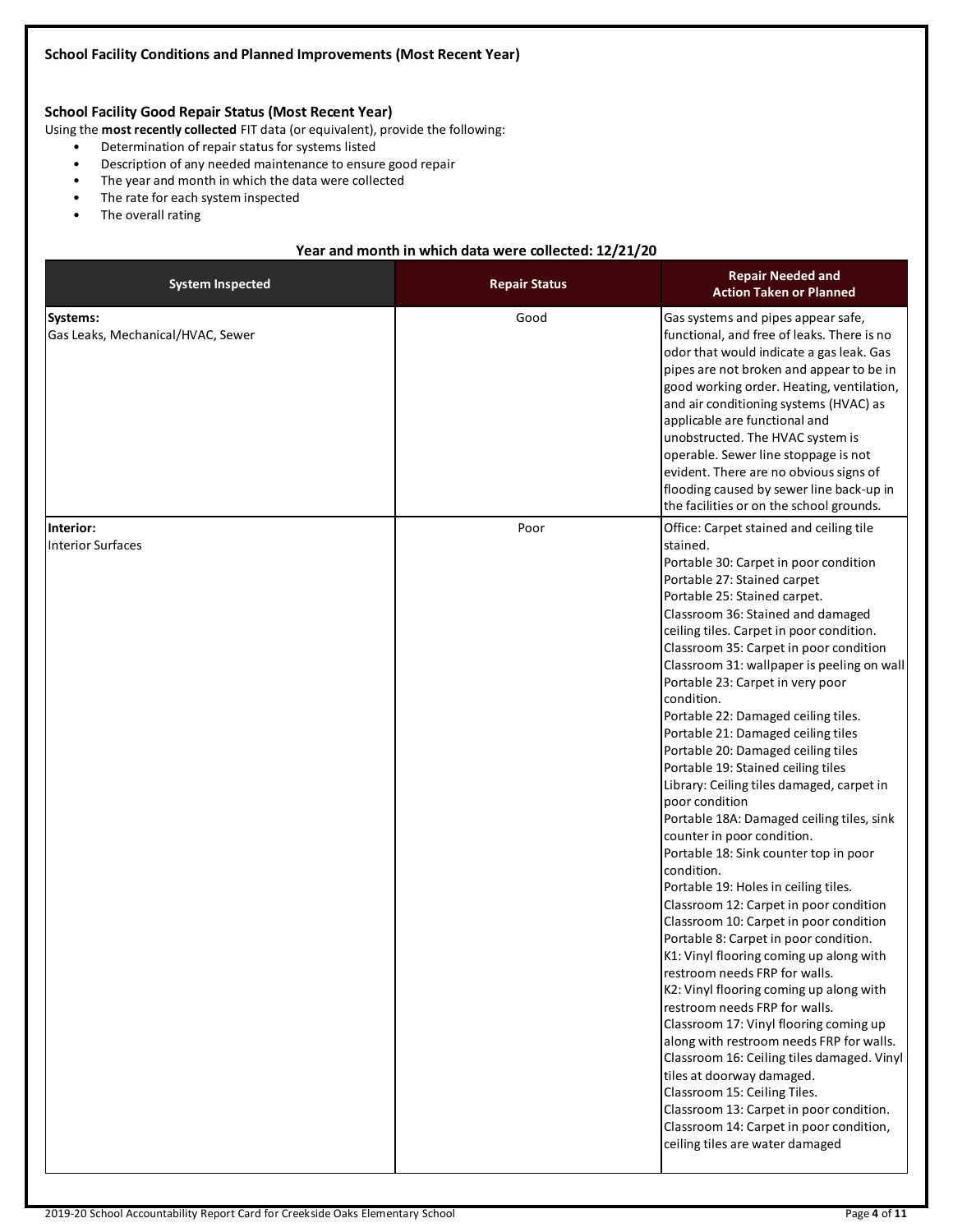| <b>System Inspected</b>                                             | <b>Repair Status</b> | <b>Repair Needed and</b><br><b>Action Taken or Planned</b>                                                                                                                                                                                                                                                                                                                                                                                                                                                                                                             |
|---------------------------------------------------------------------|----------------------|------------------------------------------------------------------------------------------------------------------------------------------------------------------------------------------------------------------------------------------------------------------------------------------------------------------------------------------------------------------------------------------------------------------------------------------------------------------------------------------------------------------------------------------------------------------------|
| <b>Cleanliness:</b><br>Overall Cleanliness, Pest/Vermin Infestation | Good                 | School grounds, buildings, common areas,<br>and individual rooms appear to have been<br>cleaned regularly. There is no evidence of<br>a major pest or vermin infestation.                                                                                                                                                                                                                                                                                                                                                                                              |
| <b>Electrical:</b><br>Electrical                                    | Good                 | There is no evidence that any portion of<br>the school has a power failure. Electrical<br>systems, components, and equipment<br>appear to be working properly. There are<br>no exposed electrical wires. Electrical<br>equipment is properly covered and<br>secured from pupil access. Lighting<br>appears to be adequate and working<br>properly, including exterior lights.                                                                                                                                                                                          |
| <b>Restrooms/Fountains:</b><br>Restrooms, Sinks/ Fountains          | Good                 | K1: Vinyl flooring coming up along with<br>restroom needs FRP for walls<br>Drinking fountains appear to be accessible<br>and functioning as intended.                                                                                                                                                                                                                                                                                                                                                                                                                  |
| Safety:<br>Fire Safety, Hazardous Materials                         | Good                 | The fire equipment and emergency<br>systems appear to be functioning<br>properly. The fire sprinklers appear to be<br>in working order (e.g., there are no<br>missing or damaged sprinkler heads).<br>Emergency alarms appear to be<br>functional. Emergency exit signs function<br>as designed, exits are unobstructed. There<br>does not appear to be evidence of<br>hazardous materials that may pose a<br>threat to pupils or staff. Hazardous<br>chemicals, chemical waste, and<br>flammable materials are stored properly<br>(e.g. locked and labeled properly). |
| Structural:<br>Structural Damage, Roofs                             | Good                 | Classroom 17: dry rot on side of building<br>Classroom 16: dry rot on side of building<br>Classroom 15: dry rot on side of building<br>Office: stained rusted window seals.<br>Library: Ceiling tiles damaged.                                                                                                                                                                                                                                                                                                                                                         |
| External:<br>Playground/School Grounds, Windows/Doors/Gates/Fences  | Poor                 | Portable 7: Door handle has mechanical<br>problem.<br>Classroom 2: South window leaks<br>Portable 9: Extreme deficiency, No<br>Comment                                                                                                                                                                                                                                                                                                                                                                                                                                 |
| <b>Overall Rating</b>                                               | Fair                 |                                                                                                                                                                                                                                                                                                                                                                                                                                                                                                                                                                        |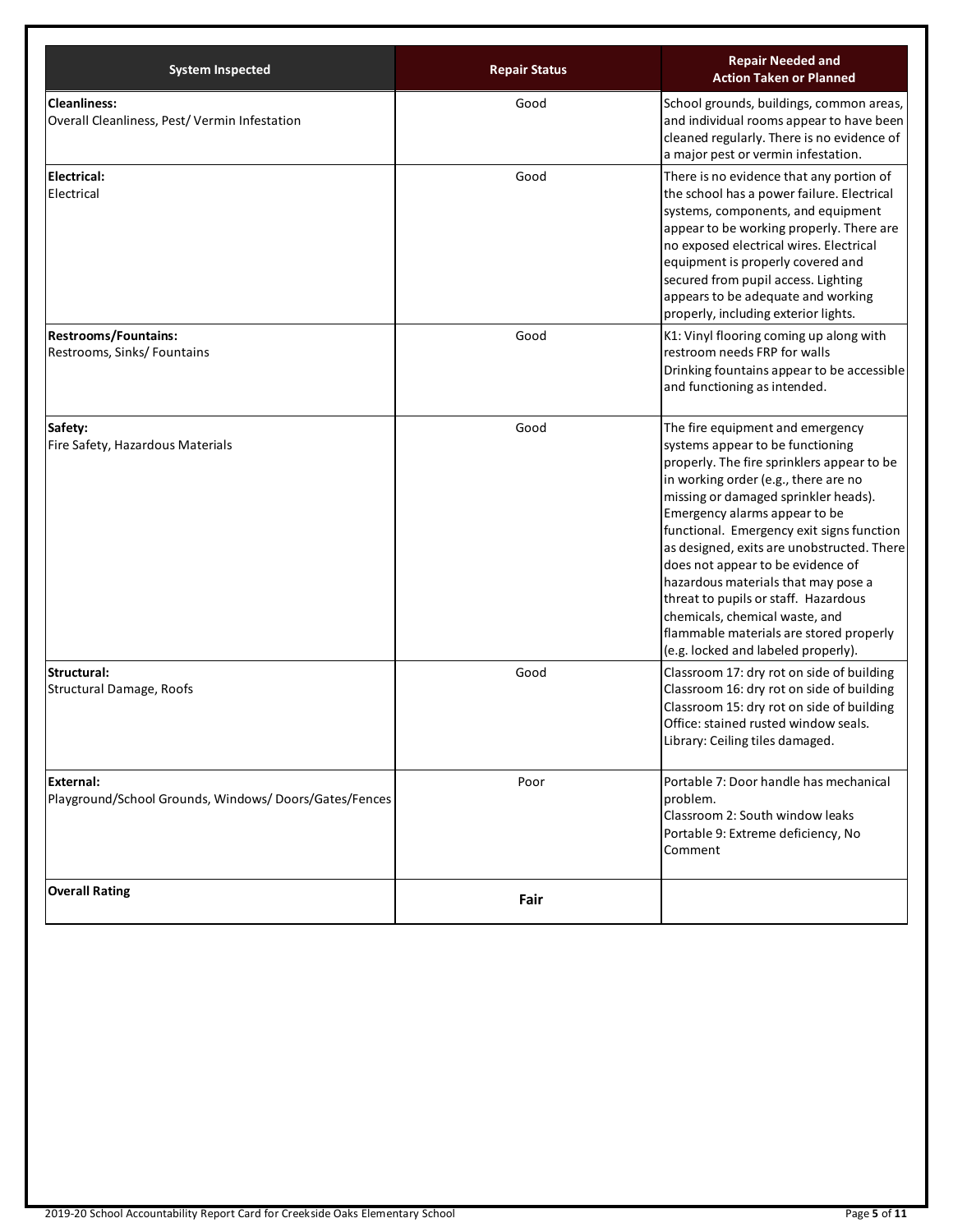### **B. Pupil Outcomes**

#### **State Priority: Pupil Achievement**

The SARC provides the following information relevant to the State priority: Pupil Achievement (Priority 4):

- **Statewide assessments** (i.e., California Assessment of Student Performance and Progress [CAASPP] System, which includes the Smarter Balanced Summative Assessments for students in the general education population and the California Alternate Assessments [CAAs] for English language arts/literacy [ELA] and mathematics given in grades three through eight and grade eleven. Only eligible students may participate in the administration of the CAAs. CAAs items are aligned with alternate achievement standards, which are linked with the Common Core State Standards [CCSS] for students with the most significant cognitive disabilities); and
- The percentage of students who have successfully completed courses that satisfy the requirements for entrance to the University of California and the California State University, or career technical education sequences or programs of study.

## **CAASPP Test Results in ELA and Mathematics for All Students Grades Three through Eight and Grade Eleven**

**Percentage of Students Meeting or Exceeding the State Standard**

| Subject     | <b>School</b><br>18-19 | <b>School</b><br>19-20 | <b>District</b><br>18-19 | <b>District</b><br>$19-20$ | <b>State</b><br>$18-19$ | <b>State</b><br>19-20 |
|-------------|------------------------|------------------------|--------------------------|----------------------------|-------------------------|-----------------------|
| <b>ELA</b>  | 55                     | N/A                    | 57                       | N/A                        | 50                      | N/A                   |
| <b>Math</b> | 55                     | N/A                    | 45                       | N/A                        | 39                      | N/A                   |

Note: Cells with N/A values do not require data.

Note: The 2019-2020 data are not available. Due to the COVID-19 pandemic, Executive Order N-30-20 was issued which waived the requirement for statewide testing for the 2019-2020 school year.

Note: Percentages are not calculated when the number of students tested is ten or less, either because the number of students in this category is too small for statistical accuracy or to protect student privacy.

Note: ELA and mathematics test results include the Smarter Balanced Summative Assessment and the CAA. The "Percent Met or Exceeded" is calculated by taking the total number of students who met or exceeded the standard on the Smarter Balanced Summative Assessment plus the total number of students who met the standard (i.e., achieved Level 3-Alternate) on the CAAs divided by the total number of students who participated in both assessments.

#### **CAASPP Test Results in Science for All Students Grades Five, Eight, and High School**

**Percentage of Students Meeting or Exceeding the State Standard**

| <b>Subject</b> | 'School<br>18-19 | School<br>$19 - 20$ | <b>District</b><br>18-19 | <b>District</b><br>$19-20$ | <b>State</b><br>18-19 | <b>State</b><br>19-20 |
|----------------|------------------|---------------------|--------------------------|----------------------------|-----------------------|-----------------------|
| Science l      | 48               | N/A                 | 35                       | N/A                        | 30                    | N/A                   |

Note: Cells with N/A values do not require data.

Note: The 2019-2020 data are not available. Due to the COVID-19 pandemic, Executive Order N-30-20 was issued which waived the requirement for statewide testing for the 2019-2020 school year.

Note: The new California Science Test (CAST) was first administered operationally in the 2018-2019 school year.

#### **State Priority: Other Pupil Outcomes**

The SARC provides the following information relevant to the State priority: Other Pupil Outcomes (Priority 8):

Pupil outcomes in the subject areas of physical education.

#### **2019-20 Percent of Students Meeting Fitness Standards**

| Grade<br>Level | 4 of 6 | $5$ of 6 | 6 of 6 |
|----------------|--------|----------|--------|
|                | N/A    | N/A      | N/A    |
|                | N/A    | N/A      | N/A    |
| N/A<br>q       |        | N/A      | N/A    |

Note: Cells with N/A values do not require data.

Note: The 2019–2020 data are not available. Due to the COVID-19 pandemic, Executive Order N-56-20 was issued which waived the requirement to administer the physical fitness performance test for the 2019–2020 school year.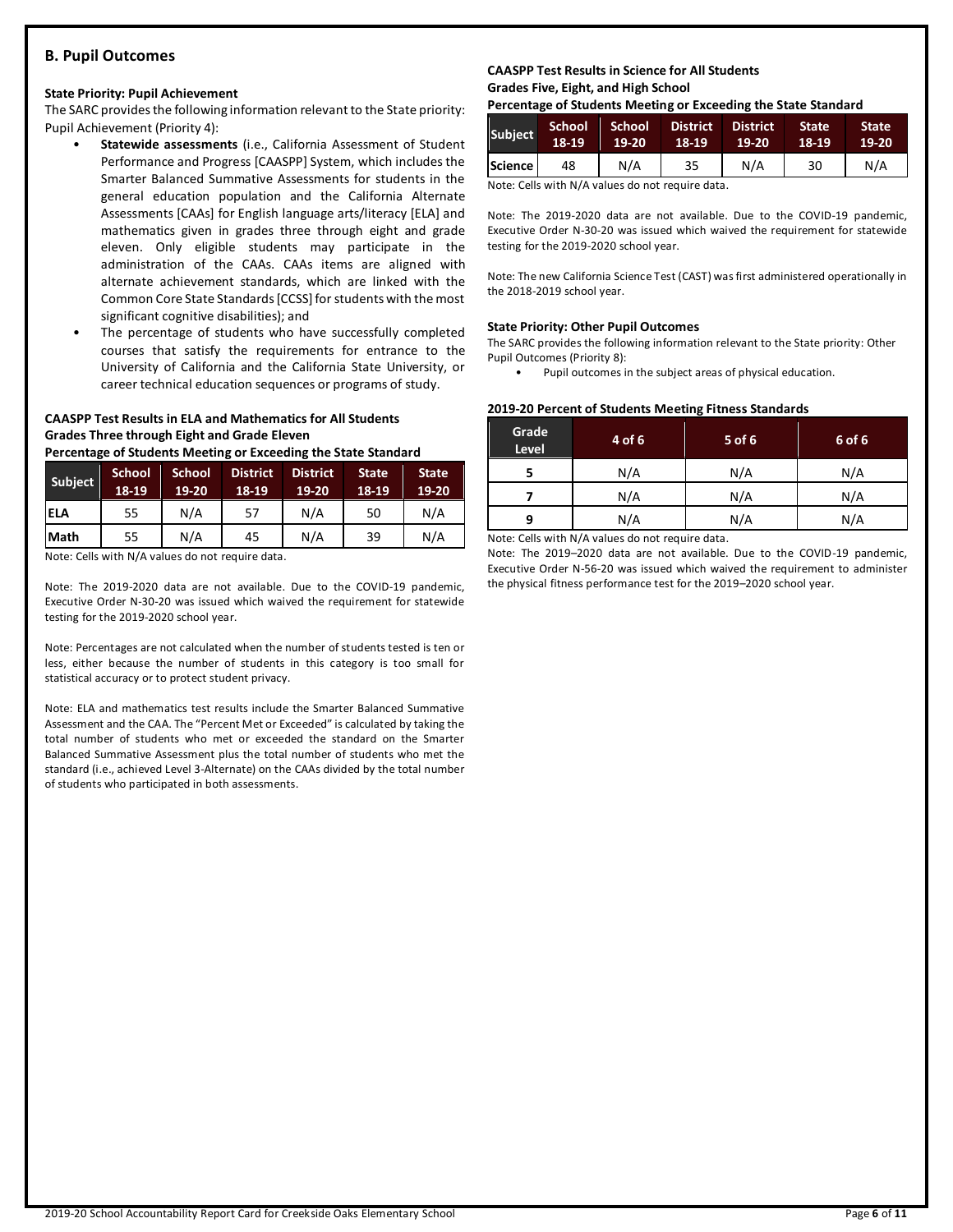## **CAASPP Test Results in Science by Student Group**

**Grades Three through Eight and Grade Eleven (School Year 2019-2020) Student Group Total Total Enrollment Number Tested Percent Tested Percent Not Tested Percent Met or Exceeded All Students** N/A N/A N/A N/A N/A **Male** N/A N/A N/A N/A N/A **Female** N/A N/A N/A N/A N/A **Black or African American** N/A N/A N/A N/A N/A **American Indian or Alaska Native** N/A N/A N/A N/A N/A **Asian** N/A N/A N/A N/A N/A **Filipino** N/A N/A N/A N/A N/A **Hispanic or Latino N/A N/A N/A N/A** N/A **Native Hawaiian or Pacific Islander**  $\begin{vmatrix} N/A & N/A & N/A & N/A \end{vmatrix}$  N/A N/A N/A N/A **White** N/A N/A N/A N/A N/A **Two or More Races** N/A N/A N/A N/A N/A **Socioeconomically Disadvantaged** N/A N/A N/A N/A N/A **English Learners** N/A N/A N/A N/A N/A **Students with Disabilities** N/A N/A N/A N/A N/A **Students Receiving Migrant Education Services | N/A | N/A | N/A | N/A | N/A | N/A Foster Youth** N/A N/A N/A N/A N/A **Homeless** N/A N/A N/A N/A N/A

Note: Cells with N/A values do not require data.

Note: The 2019-2020 data are not available. Due to the COVID-19 pandemic, Executive Order N-30-20 was issued which waived the requirement for statewide testing for the 2019-2020 school year.

## **CAASPP Test Results in ELA by Student Group**

**Grades Three through Eight and Grade Eleven (School Year 2019-2020)**

| <b>Student Group</b>                                 | <b>Total</b><br><b>Enrollment</b> | <b>Number</b><br><b>Tested</b> | Percent<br><b>Tested</b> | Percent<br><b>Not Tested</b> | Percent<br><b>Met or Exceeded</b> |
|------------------------------------------------------|-----------------------------------|--------------------------------|--------------------------|------------------------------|-----------------------------------|
| <b>All Students</b>                                  | N/A                               | N/A                            | N/A                      | N/A                          | N/A                               |
| <b>Male</b>                                          | N/A                               | N/A                            | N/A                      | N/A                          | N/A                               |
| Female                                               | N/A                               | N/A                            | N/A                      | N/A                          | N/A                               |
| <b>Black or African American</b>                     | N/A                               | N/A                            | N/A                      | N/A                          | N/A                               |
| American Indian or Alaska Native                     | N/A                               | N/A                            | N/A                      | N/A                          | N/A                               |
| Asian                                                | N/A                               | N/A                            | N/A                      | N/A                          | N/A                               |
| <b>Filipino</b>                                      | N/A                               | N/A                            | N/A                      | N/A                          | N/A                               |
| <b>Hispanic or Latino</b>                            | N/A                               | N/A                            | N/A                      | N/A                          | N/A                               |
| Native Hawaiian or Pacific Islander                  | N/A                               | N/A                            | N/A                      | N/A                          | N/A                               |
| White                                                | N/A                               | N/A                            | N/A                      | N/A                          | N/A                               |
| <b>Two or More Races</b>                             | N/A                               | N/A                            | N/A                      | N/A                          | N/A                               |
| <b>Socioeconomically Disadvantaged</b>               | N/A                               | N/A                            | N/A                      | N/A                          | N/A                               |
| <b>English Learners</b>                              | N/A                               | N/A                            | N/A                      | N/A                          | N/A                               |
| <b>Students with Disabilities</b>                    | N/A                               | N/A                            | N/A                      | N/A                          | N/A                               |
| <b>Students Receiving Migrant Education Services</b> | N/A                               | N/A                            | N/A                      | N/A                          | N/A                               |
| <b>Foster Youth</b>                                  | N/A                               | N/A                            | N/A                      | N/A                          | N/A                               |
| <b>Homeless</b>                                      | N/A                               | N/A                            | N/A                      | N/A                          | N/A                               |

Note: Cells with N/A values do not require data.

Note: The 2019-2020 data are not available. Due to the COVID-19 pandemic, Executive Order N-30-20 was issued which waived the requirement for statewide testing for the 2019-2020 school year.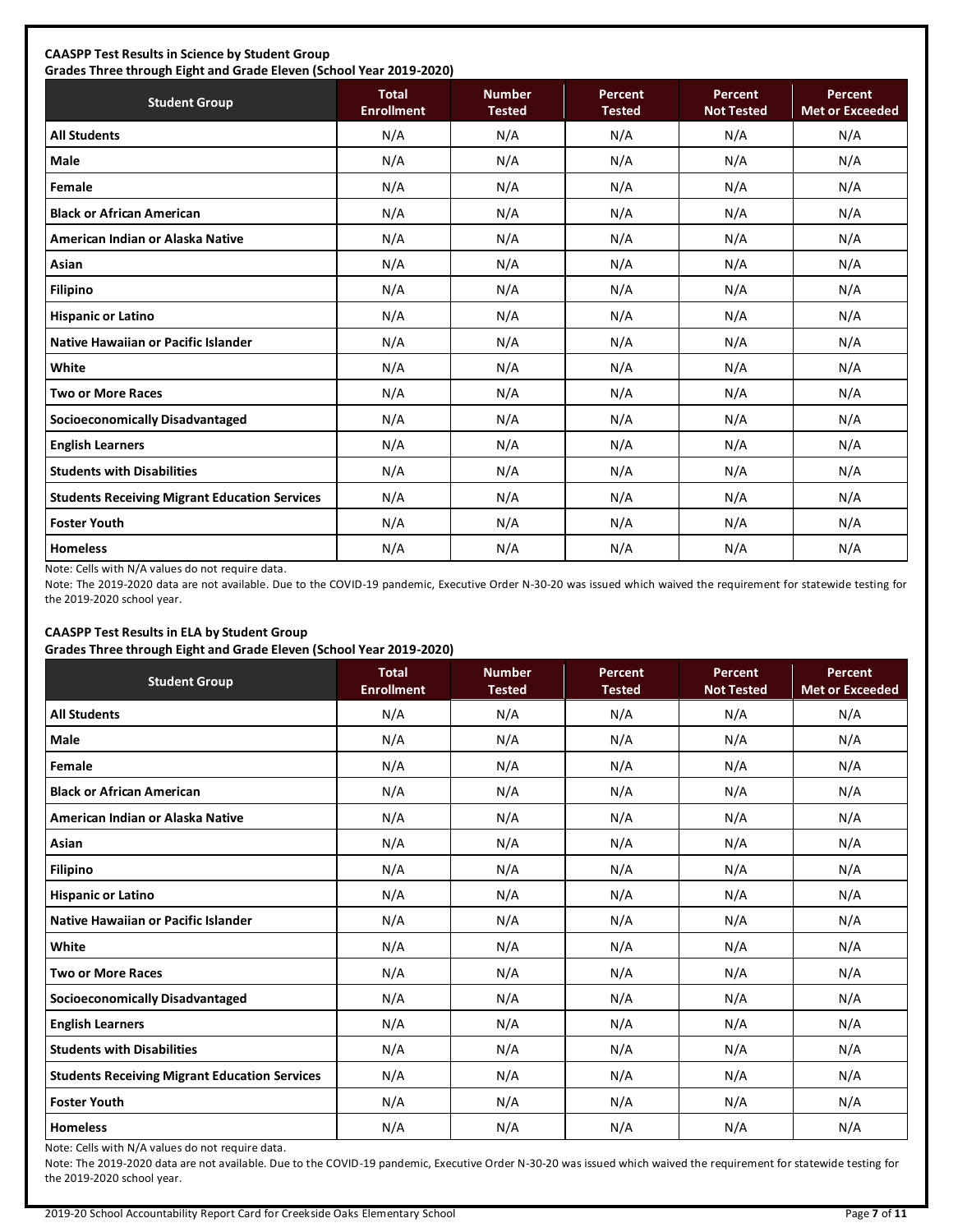#### **CAASPP Test Results in Mathematics by Student Group Grades Three through Eight and Grade Eleven (School Year 2019-2020)**

| Grades Timee through Eight and Grade Eleven (School Tear 2019-2020)<br><b>Student Group</b> | <b>Total</b><br><b>Enrollment</b> | <b>Number</b><br><b>Tested</b> | Percent<br><b>Tested</b> | Percent<br><b>Not Tested</b> | Percent<br><b>Met or Exceeded</b> |
|---------------------------------------------------------------------------------------------|-----------------------------------|--------------------------------|--------------------------|------------------------------|-----------------------------------|
| <b>All Students</b>                                                                         | N/A                               | N/A                            | N/A                      | N/A                          | N/A                               |
| <b>Male</b>                                                                                 | N/A                               | N/A                            | N/A                      | N/A                          | N/A                               |
| Female                                                                                      | N/A                               | N/A                            | N/A                      | N/A                          | N/A                               |
| <b>Black or African American</b>                                                            | N/A                               | N/A                            | N/A                      | N/A                          | N/A                               |
| American Indian or Alaska Native                                                            | N/A                               | N/A                            | N/A                      | N/A                          | N/A                               |
| Asian                                                                                       | N/A                               | N/A                            | N/A                      | N/A                          | N/A                               |
| <b>Filipino</b>                                                                             | N/A                               | N/A                            | N/A                      | N/A                          | N/A                               |
| <b>Hispanic or Latino</b>                                                                   | N/A                               | N/A                            | N/A                      | N/A                          | N/A                               |
| Native Hawaiian or Pacific Islander                                                         | N/A                               | N/A                            | N/A                      | N/A                          | N/A                               |
| White                                                                                       | N/A                               | N/A                            | N/A                      | N/A                          | N/A                               |
| <b>Two or More Races</b>                                                                    | N/A                               | N/A                            | N/A                      | N/A                          | N/A                               |
| <b>Socioeconomically Disadvantaged</b>                                                      | N/A                               | N/A                            | N/A                      | N/A                          | N/A                               |
| <b>English Learners</b>                                                                     | N/A                               | N/A                            | N/A                      | N/A                          | N/A                               |
| <b>Students with Disabilities</b>                                                           | N/A                               | N/A                            | N/A                      | N/A                          | N/A                               |
| <b>Students Receiving Migrant Education Services</b>                                        | N/A                               | N/A                            | N/A                      | N/A                          | N/A                               |
| <b>Foster Youth</b>                                                                         | N/A                               | N/A                            | N/A                      | N/A                          | N/A                               |
| <b>Homeless</b>                                                                             | N/A                               | N/A                            | N/A                      | N/A                          | N/A                               |

Note: Cells with N/A values do not require data.

Note: The 2019-2020 data are not available. Due to the COVID-19 pandemic, Executive Order N-30-20 was issued which waived the requirement for statewide testing for the 2019-2020 school year.

### **C. Engagement**

#### **State Priority: Parental Involvement**

- The SARC provides the following information relevant to the State priority: Parental Involvement (Priority 3):
	- Efforts the school district makes to seek parent input in making decisions for the school district and each school site

#### **Opportunities for Parental Involvement (School Year 2020-21)**

Parent involvement is an integral part of any school community. Prior to the COVID restrictions that limited parent volunteers on campus, we encouraged parents to volunteer in the classrooms at our school as much as they desire as long as they have a current TB test and fingerprints with the district. We also have opportunities for parents to participate in our Parent Teacher Organization (PTO). Our PTO has continued to provide support for teachers and classrooms from a distance. Parents also are welcome to participate in and attend our virtual School Site Council Meetings. These meetings include discussions about school programs, school budgets, and seeks input from the site council members on how to best utilize school funds to help students maximize achievement while meeting the needs of our community. Additionally, parents of English Learners are welcome to attend our virtual ELAC (English language Advisory Council) meetings. During these meetings, we discuss the needs of students who are English Learners, programs to support them, and ways we can better inform parents of the educational process for their children. We offer a parent liaison to help build parent involvement and literacy support for parents and students. Prior to COVID, we had a parent involvement team that worked at increasing parent involvement, including parent picnic days on campus and parent empowerment nights in which teachers teach parents about academic programs and ways to support student learning. We also offered English classes in the evenings for parents. We look forward to providing these supports when restrictions are lifted. You can find out more about opportunities to participate at school by calling the school office at (916) 645-6380.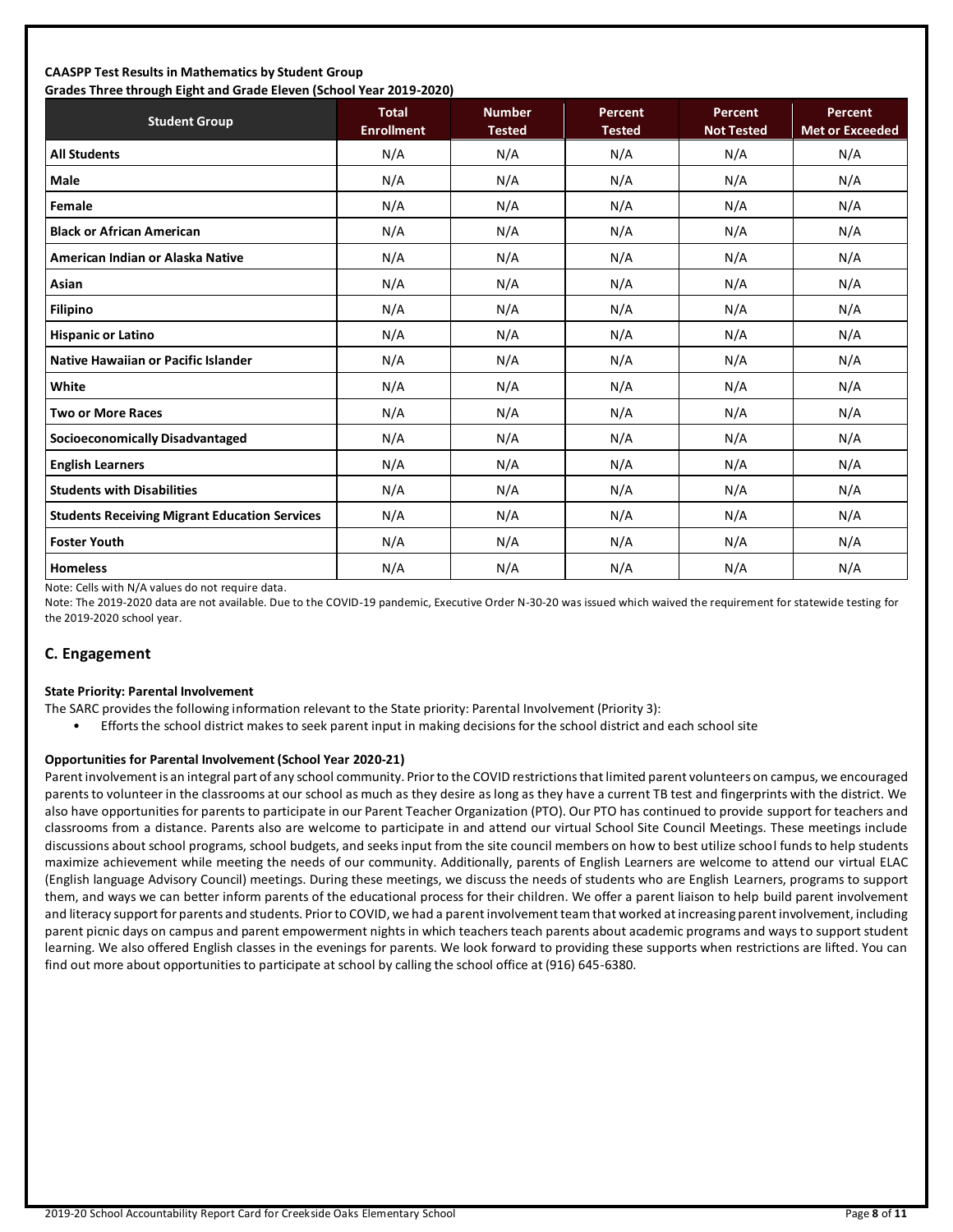#### **State Priority: School Climate**

The SARC provides the following information relevant to the State priority: School Climate (Priority 6):

- Pupil suspension rates;
- Pupil expulsion rates; and
- Other local measures on the sense of safety.

#### **School Safety Plan (School Year 2020-2021)**

Creekside Oaks is a school where students can excel academically and can find a safe and comfortable place to learn. Students focus on being safe, respectful, responsible, and unified. They are expected to demonstrate these characteristics in all their interactions throughout each school day. Students develop these characteristics by the way they treat themselves and each other. Teachers demonstrate these characteristics by the way they treat students and how they interact with parents and other staff members. Teachers utilize "Love and Logic" strategies to create a positive learning environment and promote student responsibility of their own behavior. Creekside Oaks is a school community that prides itself on working together and collaborating to help students have a positive learning experience. Creekside Oaks is a PBIS school and uses positive interventions and the bucket filling philosophy to discourage negative behavior and create a positive learning environment.

Creekside Oaks has a school safety plan that outlines how to assure that students will be safe and comfortable while on campus. It also includes procedures to keep students safe during emergency situations. The plan is updated and revised every year through our School Site Council to accommodate any improvements that need to be made. The school's safety plan is based on the practices of the standard response protocol (SRP) through the "I luv u guys" foundation iloveuguys.org. We have a school safety team that analyzes and makes recommendations to create a safe school environment. We are currently working with Lincoln Police to streamline safety procedures and maximize the safety of the campus. Last we are developing our school plans for reunification through the SRM.

#### **Suspensions and Expulsions**

#### **(data collected between July through June, each full school year respectively)**

| <b>Rate</b>        | <b>School</b><br>2017-18 | School<br>2018-19 | <b>District</b><br>2017-18 | <b>District</b><br>2018-19 | <b>State</b><br>2017-18 | <b>State</b><br>2018-19 |
|--------------------|--------------------------|-------------------|----------------------------|----------------------------|-------------------------|-------------------------|
| <b>Suspensions</b> | 1.3                      | ᆠ                 | 1.9                        | 2.1                        | 3.5                     | 3.5                     |
| <b>Expulsions</b>  | 0.0                      | 0.0               | 0.0                        | 0.0                        | 0.1                     | 0.1                     |

#### **Suspensions and Expulsions for School Year 2019-2020 Only**

**(data collected between July through February, partial school year due to the COVID-19 pandemic)**

| Rate               | <b>School</b><br>2019-20 | <b>District</b><br>2019-20 | <b>State</b><br>2019-20 |
|--------------------|--------------------------|----------------------------|-------------------------|
| <b>Suspensions</b> | 0.08                     | 2.4                        |                         |
| <b>Expulsions</b>  | 0.0                      | 0.0                        |                         |

Note: The 2019-2020 suspensions and expulsions rate data are not comparable to prior year data because the 2019-2020 school year is a partial school year due to the COVID-19 crisis. As such, it would be inappropriate to make any comparisons in rates of suspensions and expulsions in the 2019-2020 school year compared to prior years.

#### **D. Other SARC Information**

The information in this section is required to be in the SARC but is not included in the state priorities for LCFF.

#### **Ratio of Pupils to Academic Counselor (School Year 2019-2020)**

| <b>Title</b>               | Ratio |
|----------------------------|-------|
| <b>Academic Counselor*</b> |       |

\*One full time equivalent (FTE) equals one staff member working full time; one FTE could also represent two staff members who each work 50 percent of full time.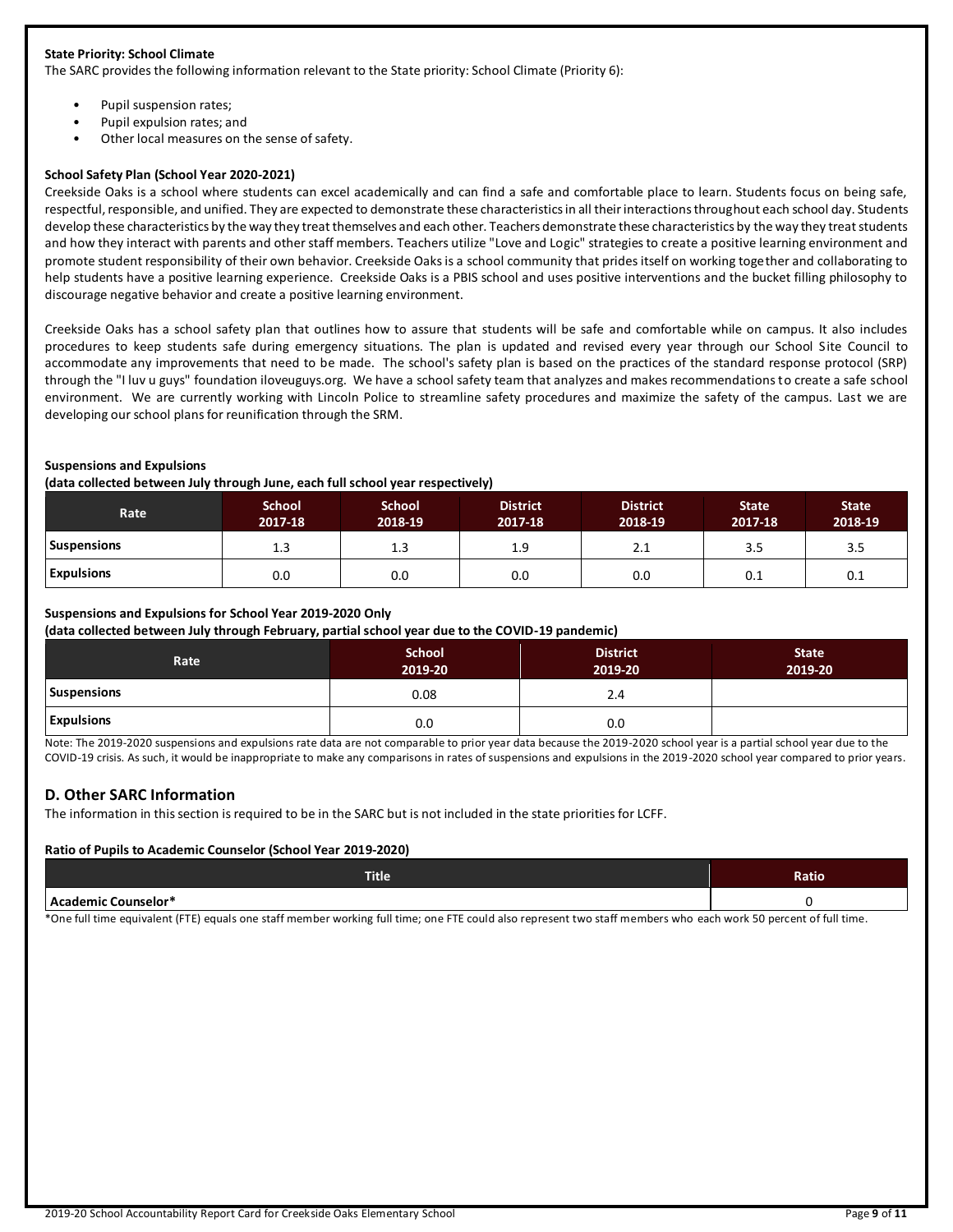| <b>Student Support Services Staff (School Year 2019-2020)</b> |                                                |
|---------------------------------------------------------------|------------------------------------------------|
| <b>Title</b>                                                  | <b>Number of Full-Time Equivalent</b><br>(FTE) |
| <b>Counselor (Social/Behavioral or Career Development)</b>    |                                                |
| Library Media Teacher (Librarian)                             |                                                |
| Library Media Services Staff (Paraprofessional)               |                                                |
| <b>Psychologist</b>                                           |                                                |
| Social Worker                                                 |                                                |
| <b>Nurse</b>                                                  |                                                |
| Speech/Language/Hearing Specialist                            |                                                |
| <b>Resource Specialist (non-teaching)</b>                     |                                                |
| <b>Other</b>                                                  |                                                |

#### \*One Full Time Equivalent (FTE) equals one staff member working full time; one FTE could also represent two staff members who each work 50 percent of full time.

#### **Average Class Size and Class Size Distribution (Elementary)**

| Grade<br>Level | 2017-18<br>Average<br><b>Class</b><br><b>Size</b> | 2017-18<br># of<br>Classes*<br><b>Size</b><br>$1 - 20$ | 2017-18<br># of<br>Classes*<br><b>Size</b><br>21-32 | 2017-18<br># of<br>Classes*<br><b>Size</b><br>$33+$ | 2018-19<br>Average<br><b>Class</b><br><b>Size</b> | 2018-19<br># of<br>Classes*<br><b>Size</b><br>$1 - 20$ | 2018-19<br># of<br>Classes*<br><b>Size</b><br>21-32 | 2018-19<br># of<br>Classes*<br><b>Size</b><br>$33+$ | 2019-20<br><b>Average</b><br><b>Class</b><br><b>Size</b> | 2019-20<br># of<br>Classes*<br><b>Size</b><br>$1 - 20$ | 2019-20<br># of<br>Classes*<br><b>Size</b><br>$21 - 32$ | 2019-20<br># of<br>Classes*<br><b>Size</b><br>$33+$ |
|----------------|---------------------------------------------------|--------------------------------------------------------|-----------------------------------------------------|-----------------------------------------------------|---------------------------------------------------|--------------------------------------------------------|-----------------------------------------------------|-----------------------------------------------------|----------------------------------------------------------|--------------------------------------------------------|---------------------------------------------------------|-----------------------------------------------------|
| К              | 19                                                | 1                                                      | 3                                                   |                                                     | 21                                                | 1                                                      | 6                                                   |                                                     | 20                                                       | $\overline{2}$                                         | 5                                                       |                                                     |
| 1              | 23                                                |                                                        | 5                                                   |                                                     | 40                                                |                                                        | 3                                                   | 1                                                   | 31                                                       | 1                                                      | 4                                                       |                                                     |
| $\overline{2}$ | 22                                                |                                                        | 4                                                   |                                                     | 23                                                | $\mathbf{1}$                                           | 3                                                   |                                                     | 50                                                       |                                                        | 3                                                       | $\overline{2}$                                      |
| 3              | 28                                                |                                                        | 3                                                   |                                                     | 23                                                | 1                                                      | 3                                                   |                                                     | 49                                                       | 1                                                      | 4                                                       | 3                                                   |
| 4              | 28                                                |                                                        | 3                                                   |                                                     | 28                                                |                                                        | 3                                                   |                                                     | 47                                                       | 1                                                      | 3                                                       | 2                                                   |
| 5              | 41                                                | 1                                                      | 4                                                   | 3                                                   | 106                                               | 1                                                      | 3                                                   | 3                                                   | 49                                                       | 1                                                      | 2                                                       | 2                                                   |
| Other**        |                                                   |                                                        |                                                     |                                                     |                                                   |                                                        |                                                     |                                                     |                                                          |                                                        |                                                         |                                                     |

\*Number of classes indicates how many classes fall into each size category (a range of total students per class).

\*\* "Other" category is for multi-grade level classes.

#### **Professional Development (Most Recent Three Years)**

| <b>Measure</b>                                                                  | 2018-19 | 2019-20 | 2020-21 |
|---------------------------------------------------------------------------------|---------|---------|---------|
| Number of school days dedicated to Staff Development and Continuous Improvement | 30      |         | 16      |

Headed into the 2020-21 school year, all teachers received up to three weeks of training in a variety of technology topics from the district. This professional development time helped ensure that teachers were ready to work in the new distance learning platform. Prior to COVID, the district sponsored many opportunities for professional development. The Creekside Oaks staff participated in behavior training in the Love and Logic program, which provided staff members with strategies to work with students to take responsibility for their actions and accept appropriate consequences. Teachers had also attended professional development in teaching to the ELA common core standards through the Placer County Office of Education, developing writing skills, teaching academic vocabulary, utilizing engagement and checking for understanding strategies to improve instruction, and utilizing the ELD standards in our English Learner instruction. This includes ELD integrated and designated training's from the district. Teachers have been trained in GLAD strategies. Science teachers were trained for the Next Generation Science Standards. The district also provided training for youth development institute (YDI), which helps build relationships and the leadership capacity of our youth. All teachers were being trained in TESS (Total Education System Supports) to support math instruction. Teachers were also being trained in AVID (Advancement Via Individual Determination) and the iReady diagnostic program (online instruction at each students academic level). Last we started TLC (Teacher Learning Centers) in which teachers work on lesson design and team-teach lessons to students.